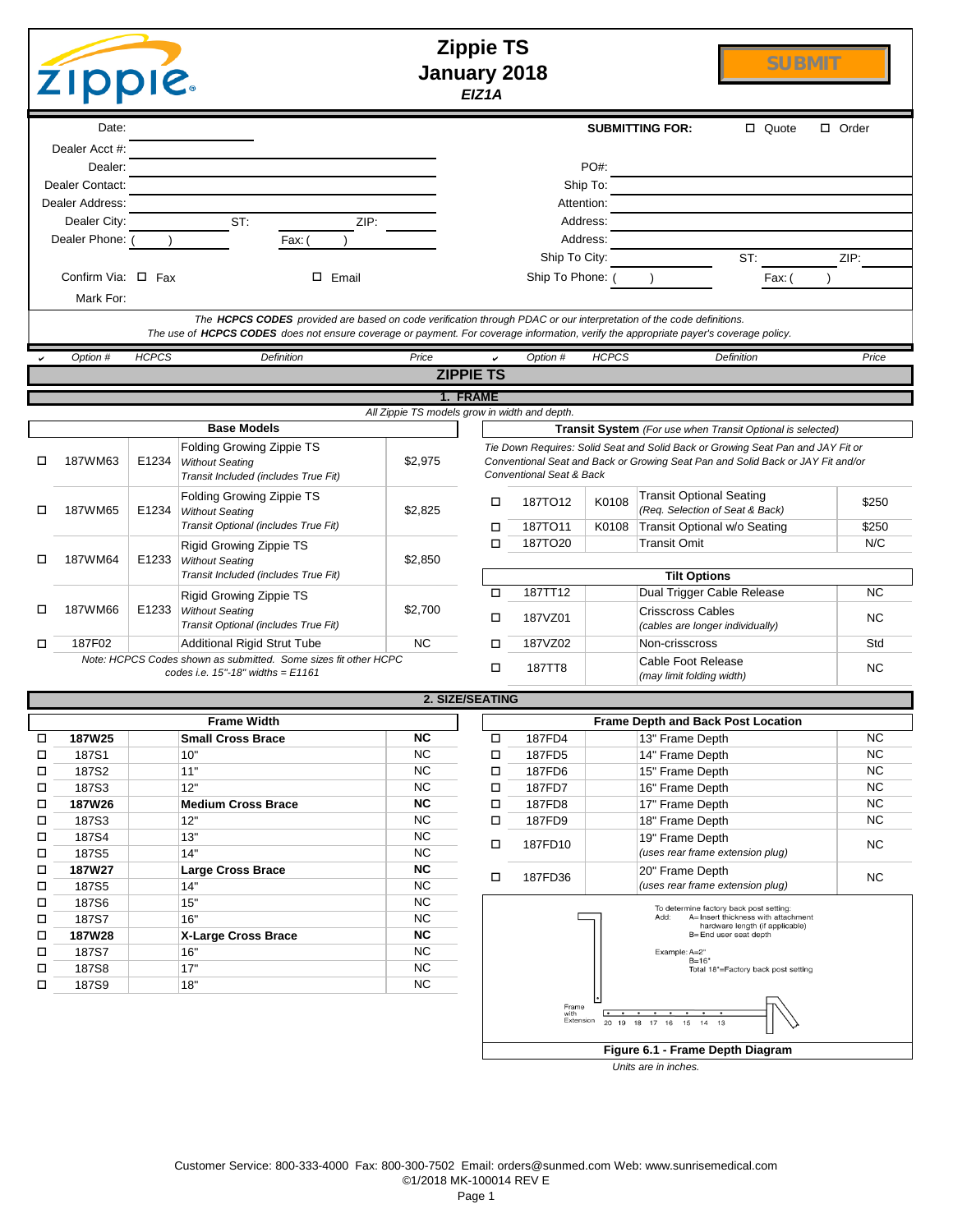|        |         |               |                                                                                                                                                    | <b>2. SIZE/SEATING CONT.</b> |                     |                        |             |                        |
|--------|---------|---------------|----------------------------------------------------------------------------------------------------------------------------------------------------|------------------------------|---------------------|------------------------|-------------|------------------------|
|        |         |               | <b>Seats</b>                                                                                                                                       |                              |                     | <b>REFERENCE ONLY</b>  |             |                        |
| $\Box$ | 187ST55 | E2231         | Solid Seat<br>(Requires Solid Back, N/A w/ 10"-13" Wide                                                                                            | \$200                        | Seat Depth Pan Size |                        | Depth Range |                        |
|        |         |               | x 19"-20" Frame Depth or 17"-18" Wide x<br>13"-17" Frame Depth)                                                                                    |                              | Medium 13"-14"      | Minimum<br>$11 - 3/4"$ |             | Maximum<br>$16 - 1/4"$ |
| $\Box$ | 187ST14 | E2231         | Growing Seat Pan Depth (Fig. 7.1)                                                                                                                  | \$200                        | Long 15"-17"        | $13 - 3/4"$            |             | $18 - 1/4"$            |
| □      | 187ST5  |               | Omit Seat                                                                                                                                          | Std                          | X-Long 18"-20"      | $15 - 3/4"$            |             | $20 - 1/4"$            |
|        |         |               | <b>JAY Cushions (Optional)</b>                                                                                                                     |                              |                     |                        |             |                        |
|        |         |               | To order any JAY cushions on-chair, please see the JAY price list. Cushion name or part<br>number must be filled out with desired width and depth. |                              | $\circ$ $\circ$     |                        | 00          |                        |
|        |         |               | <b>JAY Bundled Cushion</b>                                                                                                                         |                              |                     |                        |             |                        |
| □      | 187JC20 | Name / Part # |                                                                                                                                                    | <b>Price List</b>            |                     | $\overline{a}$         |             |                        |
|        |         | Width (in.):  | Depth (in.)                                                                                                                                        |                              | ൈര                  |                        | <b>AA</b>   |                        |

### **REFERENCE ONLY**



|        |         |       |                                                                | 3. UASIERS     |               |        |       |        |       |        |       |        |                    |        |       |        |
|--------|---------|-------|----------------------------------------------------------------|----------------|---------------|--------|-------|--------|-------|--------|-------|--------|--------------------|--------|-------|--------|
|        |         |       | <b>Caster Wheel</b>                                            |                | Rear<br>Wheel |        |       |        |       |        |       |        | <b>CASTER SIZE</b> |        |       |        |
|        |         |       | Some interference may occur when choosing 8" Caster w/Z-Finity |                | Size          | □      | 3"    |        | 4"    | ப      | 5"    | □      | 6"                 | □      | 8"x1" |        |
| $\Box$ | 187CW30 |       | 3" Micro Light Up                                              | \$65           |               | □      | 17.0  | ◻      | 16.5" | □      | 16.5" | $\Box$ | 17.0"              |        | N/A   |        |
| ◻      | 187CW31 |       | 4" Micro Light Up                                              | \$70           | □<br>12"      | $\Box$ | 17.5' | $\Box$ | 17.0' | $\Box$ | 17.0" | $\Box$ | 17.5"              |        |       |        |
| ◻      | 187CW51 |       | 5" Micro Light Up                                              | \$85           |               |        | N/A   | $\Box$ | 17.5" | □      | 17.5" |        | N/A                | $\Box$ | 18.5" | $\Box$ |
| П      | 187CW5  |       | 5" Low-Profile Polyurethane                                    | <b>STD</b>     | 12"<br>П      | □      | 16.0  | $\Box$ | 16.0  | $\Box$ | 16.0" | □      | 16.5"              |        | N/A   |        |
| п      | 187CW7  | E2219 | 5" x 1.5" Semi-Pneumatic                                       | \$85           | Low Poly      | □      | 16.5' | □      | 16.5" | $\Box$ | 16.5" |        |                    |        |       |        |
| □      | 187CW33 | E2214 | 6" Pneumatic                                                   | \$75           |               | $\Box$ | 15.5' | $\Box$ | 15.5" | □      | 15.5" |        | N/A                |        | N/A   |        |
|        |         | E2215 |                                                                |                | □<br>16"      | □      | 18.0  | $\Box$ | 18.0  | $\Box$ | 18.0  | $\Box$ | 18.0'              | $\Box$ | 18.5" | $\Box$ |
| п      | 187CW34 |       | 6" Polyurethane                                                | N <sub>C</sub> |               | □      | 18.5' | $\Box$ | 18.5' | $\Box$ | 18.5" | $\Box$ | 18.5'              | $\Box$ | 19.0" | $\Box$ |
| п      | 187CW35 | E2219 | 6" x 1.5" Semi-Pneumatic                                       | \$85           |               | □      | 15.5' | $\Box$ | 15.5" | $\Box$ | 15.5" |        | N/A                |        |       |        |
| п      | 187CW21 | E2214 | 8" Pneumatic                                                   | \$85           | 18"<br>□      | □      | 16.0  | $\Box$ | 16.0  | □      | 16.0" | □      | 16.5"              |        | N/A   |        |
|        |         | E2215 |                                                                |                |               | □      | 16.5  | $\Box$ | 16.5" | $\Box$ | 16.5" |        |                    |        |       |        |
|        | 187CW32 |       | 8" Polyurethane                                                | N <sub>C</sub> |               |        | N/A   |        | N/A   | $\Box$ | 17.0" |        | N/A                |        |       |        |
| п      | 187CW39 | E2219 | 8" x 1.5" Semi-Pneumatic                                       | \$85           |               | □      | 15.5' | $\Box$ | 15.5" | $\Box$ | 15.5" |        | N/A                |        |       |        |
| п      | 187CW36 | E2214 | 8" x 2" Pneumatic                                              | \$145          |               | □      | 16.0  | $\Box$ | 16.0' | $\Box$ | 16.0" |        |                    |        |       |        |
|        |         | E2215 |                                                                |                |               | □      | 16.5' | $\Box$ | 16.5" | $\Box$ | 16.5" | $\Box$ | 16.5"              |        |       |        |
| □      | 187CW37 | E2214 | 8" x 2" Pneumatic                                              | \$225          | □<br>20"      | □      | 17.0  | □      | 17.0" | $\Box$ | 17.0" | $\Box$ | 17.0"              | $\Box$ | 18.5" | $\Box$ |
|        |         | K0108 | w/ Airless Insert                                              |                |               | □      | 17.5' | $\Box$ | 17.5" | $\Box$ | 17.5" | $\Box$ | 17.5"              |        |       |        |
|        |         |       | <b>Caster Options</b>                                          |                |               | $\Box$ | 18.0  | $\Box$ | 18.0' | $\Box$ | 18.0" | $\Box$ | 18.0"              |        |       |        |
|        | 187CS3  | K0073 | Caster Pin Locks                                               | \$195          |               |        | N/A   | □      | 18.5" | $\Box$ | 18.5" |        | N/A                |        |       |        |
| □      |         |       | ( $N/A$ with $8" \times 2"$ and $8" \times 1.5"$ casters)      |                |               | □      | 16.5" | □      | 16.5" | □      | 16.5" | $\Box$ | 16.5"              |        |       |        |

|   |               |                |                                                                | <b>3. CASTERS</b> |               |                                   |                                    |                                   |        |                     |                                              |        |              |                     |
|---|---------------|----------------|----------------------------------------------------------------|-------------------|---------------|-----------------------------------|------------------------------------|-----------------------------------|--------|---------------------|----------------------------------------------|--------|--------------|---------------------|
|   |               |                | <b>Caster Wheel</b>                                            |                   | Rear          |                                   |                                    |                                   |        | <b>CASTER SIZE</b>  |                                              |        |              |                     |
|   |               |                | Some interference may occur when choosing 8" Caster w/Z-Finity |                   | Wheel<br>Size | $\Box$<br>3"                      | $\Box$<br>4"                       | $\Box$<br>$5"$                    | $\Box$ | 6"                  | $\Box$ 8"x1"                                 | $\Box$ | 8"x1.5"      | $\Box$<br>8"x2"     |
| □ | 187CW30       |                | 3" Micro Light Up                                              | \$65              |               | □<br>17.0"                        | $\Box$ 16.5"                       | $\Box$<br>16.5'                   | $\Box$ | 17.0"               |                                              |        |              |                     |
| □ | 187CW31       |                | 4" Micro Light Up                                              | \$70              | $\Box$ 12'    | $\Box$<br>17.5"                   | $\Box$ 17.0                        | $\Box$<br>17.0                    |        | $\Box$ 17.5"        | N/A                                          |        | N/A          | N/A                 |
| □ | 187CW51       |                | 5" Micro Light Up                                              | \$85              |               | N/A                               | $\Box$<br>$17.5^{\circ}$           | $\Box$<br>17.5'                   |        | N/A                 | $\Box$ 18.5"                                 | $\Box$ | 18.0"        | $\Box$ 18.5"        |
| □ | 187CW5        |                | 5" Low-Profile Polyurethane                                    | <b>STD</b>        | $\Box$ 12"    | $\Box$<br>16.0"                   | $\Box$<br>16.0"                    | $\Box$<br>16.0                    |        |                     |                                              |        |              |                     |
| □ | <b>187CW7</b> |                | E2219 5" x 1.5" Semi-Pneumatic                                 | \$85              | Low Poly      | $\Box$<br>16.5"                   | $\Box$<br>16.5                     | $\Box$<br>16.5'                   |        | $\Box$ 16.5"        | N/A                                          |        | N/A          | N/A                 |
| □ | 187CW33       | E2214<br>E2215 | 6" Pneumatic                                                   | \$75              | $\Box$ 16"    | $\Box$<br>15.5"<br>$\Box$<br>18.0 | $\Box$<br>15.5"<br>$\Box$<br>18.0' | $\Box$<br>15.5"<br>$\Box$<br>18.0 |        | N/A<br>$\Box$ 18.0" | N/A<br>$\Box$ 18.5"                          | $\Box$ | N/A<br>18.0" | N/A<br>$\Box$ 18.5" |
| □ | 187CW34       |                | 6" Polyurethane                                                | <b>NC</b>         |               | $\Box$<br>18.5"                   | $\Box$<br>18.5'                    | 18.5'<br>$\Box$                   | $\Box$ | 18.5"               | $\Box$<br>19.0"                              | $\Box$ | 18.5"        | N/A                 |
| □ | 187CW35       | E2219          | 6" x 1.5" Semi-Pneumatic                                       | \$85              |               | $\Box$<br>15.5"                   | $\Box$<br>$15.5^{\circ}$           | $\Box$<br>15.5"                   |        | N/A                 |                                              |        |              |                     |
|   |               | E2214          |                                                                |                   |               | $\Box$<br>16.0"                   | $\Box$<br>16.0"                    | $\Box$<br>16.0                    |        |                     |                                              |        |              |                     |
| □ | 187CW21       | E2215          | 8" Pneumatic                                                   | \$85              | $\Box$ 18"    | □<br>16.5"                        | $\Box$<br>16.5                     | $\Box$<br>16.5"                   |        | $\Box$ 16.5"        | N/A                                          |        | N/A          | N/A                 |
| □ | 187CW32       |                | 8" Polyurethane                                                | NC                |               | N/A                               | N/A                                | 17.0"<br>$\Box$                   |        | N/A                 |                                              |        |              |                     |
| □ | 187CW39       | E2219          | 8" x 1.5" Semi-Pneumatic                                       | \$85              |               | 15.5"<br>□                        | $\Box$ 15.5                        | $\Box$<br>15.5"                   |        |                     |                                              |        |              |                     |
| □ | 187CW36       | E2214          |                                                                |                   |               | $\Box$<br>16.0"                   | $\Box$ 16.0                        | $\Box$<br>16.0"                   |        | N/A                 |                                              |        |              |                     |
|   |               | E2215          | 8" x 2" Pneumatic                                              | \$145             |               | $\Box$<br>16.5"                   | $\Box$ 16.5"                       | $\Box$<br>16.5"                   |        | $\Box$ 16.5"        |                                              |        |              |                     |
| □ | 187CW37       | E2214          | 8" x 2" Pneumatic                                              | \$225             | 20'<br>□      | $\Box$<br>17.0"                   | $\Box$ 17.0                        | $\Box$<br>17.0                    | $\Box$ | 17.0"               | $\Box$ 18.5"                                 | $\Box$ | 18.0"        | $\Box$ 18.5"        |
|   |               | K0108          | w/ Airless Insert                                              |                   |               | $\Box$<br>17.5"                   | $\Box$ 17.5"                       | $\Box$<br>17.5                    | $\Box$ | 17.5"               |                                              |        |              |                     |
|   |               |                | <b>Caster Options</b>                                          |                   |               | $\Box$<br>18.0"                   | $\Box$<br>18.0'                    | $\Box$<br>18.0                    |        | $\Box$ 18.0"        |                                              |        |              |                     |
| П | 187CS3        | K0073          | <b>Caster Pin Locks</b>                                        | \$195             |               | N/A                               | $\Box$<br>18.5'                    | $\Box$<br>18.5'                   |        | N/A                 |                                              |        |              |                     |
|   |               |                | $(N/A$ with $8" \times 2"$ and $8" \times 1.5"$ casters)       |                   |               | □<br>16.5"                        | $\Box$ 16.5"                       | $\Box$<br>16.5"                   | $\Box$ | 16.5"               |                                              |        | N/A          | N/A                 |
|   |               |                |                                                                |                   |               | $\Box$<br>17.0"                   | $\Box$<br>17.0                     | $\Box$<br>17.0                    | $\Box$ | 17.0"               | N/A                                          |        |              |                     |
|   |               |                |                                                                |                   | $\Box$<br>22' | 17.5"<br>$\Box$                   | $\Box$<br>$17.5^{\circ}$           | $\Box$<br>17.5"                   | $\Box$ | 17.5"               |                                              | $\Box$ | 18.0"        | □<br>18.5"          |
|   |               |                |                                                                |                   |               | 18.0"<br>$\Box$                   | 18.0"<br>$\Box$                    | 18.0<br>$\Box$                    | $\Box$ | 18.0"               | $\Box$ 18.5"                                 | $\Box$ | 18.5"        | $\Box$ 19.0"        |
|   |               |                |                                                                |                   |               | □<br>18.5"                        | $\Box$ 18.5"                       | $\Box$<br>18.5                    | $\Box$ | 18.5"               | $\Box$ 19.0"                                 | □      | 19.0"        | N/A                 |
|   |               |                |                                                                |                   |               | N/A                               | $\Box$ 19.0"                       | $\Box$ 19.0                       |        | $\Box$ 19.0"        | $\Box$ 19.5"                                 |        | N/A          |                     |
|   |               |                |                                                                |                   |               | $\Box$<br>17.0"                   | N/A                                | N/A                               |        | N/A                 |                                              |        | N/A          |                     |
|   |               |                |                                                                |                   |               | $\Box$<br>17.5"                   | $\Box$ 17.5                        | $\Box$ 17.5                       |        | $\Box$ 17.5"        | N/A                                          |        |              | N/A                 |
|   |               |                |                                                                |                   |               | 18.0"<br>$\Box$                   | $\Box$ 18.0"                       | $\Box$ 18.0                       | $\Box$ | 18.0"               |                                              | □      | 18.0"        |                     |
|   |               |                |                                                                |                   | $\Box$<br>24" | $\Box$<br>18.5"                   | $\Box$<br>18.5"                    | $\Box$<br>18.5'                   | $\Box$ | 18.5"               | $\Box$ 18.5"                                 | $\Box$ | 18.5"        | $\Box$<br>18.5"     |
|   |               |                |                                                                |                   |               |                                   | $\Box$ 19.0'                       | $\Box$<br>19.0                    | $\Box$ | 19.0"               | $\Box$<br>19.0                               | $\Box$ | 19.0"        | $\Box$ 19.0"        |
|   |               |                |                                                                |                   |               | N/A                               | N/A                                | $\Box$ 19.5                       | $\Box$ | 19.5"               | $\Box$<br>19.5"                              | $\Box$ | 19.5"        | $\Box$ 20.0"        |
|   |               |                |                                                                |                   |               |                                   |                                    | N/A                               |        | $\Box$ 20.0"        | $\Box$ 20.0"                                 | □      | 20.0"        | N/A                 |
|   |               |                |                                                                |                   |               |                                   |                                    |                                   |        |                     | <b>Chart A - Seat to Floor Height Matrix</b> |        |              |                     |

Note: Rear seat-to-floor ht. may be up to 1.5" lower than front seat-to-floor ht.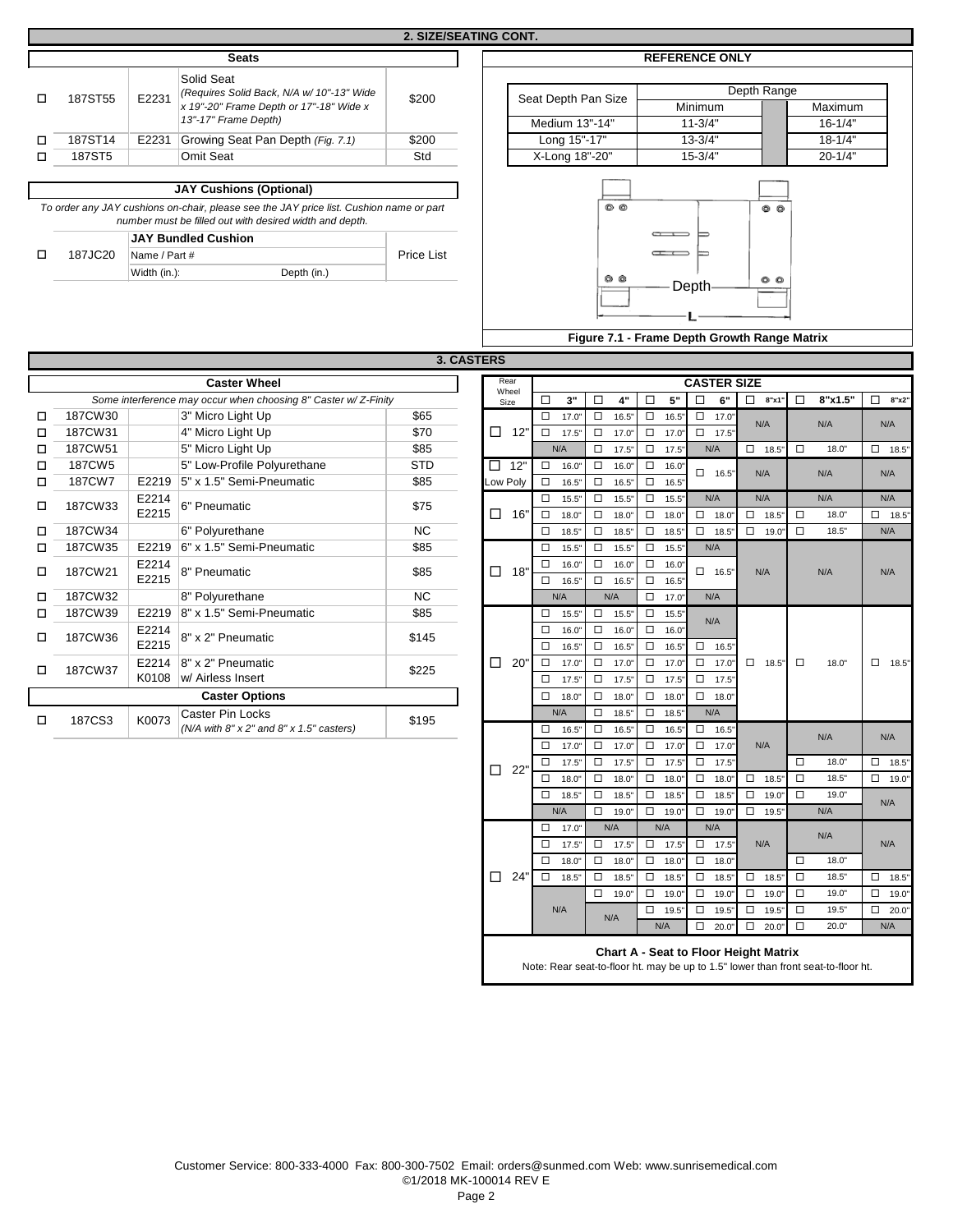|   |               | <b>Rear Wheel Size</b>                         |        |
|---|---------------|------------------------------------------------|--------|
| п | 187RW13       | $12"$ Mag<br><b>STD</b><br>(N/A with handrims) | □<br>□ |
| п | 187RW14       | 16" Mag<br><b>NC</b><br>(N/A with handrims)    | □      |
| п | 187RW3        | <b>NC</b><br>20" Mag                           |        |
| п | <b>187RW8</b> | <b>NC</b><br>22" Mag                           |        |
| п | 187RW1        | 24" Mag<br><b>NC</b>                           | п      |
| п | 187RW12       | 18" Spoke<br>\$100                             |        |
| п | 187RW90       | 20" Lite Spoke<br>\$200                        |        |
| п | 187RW91       | 22" Lite Spoke<br>\$200                        | П      |
| п | 187RW54       | 24" Lite Spoke<br>\$100                        |        |
|   |               |                                                |        |

|        |                | <b>Rear Wheel Tire</b>                                                  |      |
|--------|----------------|-------------------------------------------------------------------------|------|
| 187RT1 |                | Pneumatic                                                               | NC.  |
| 187RT2 | E2211<br>E2213 | <b>Pneumatic Airless Insert</b>                                         | \$80 |
| 187RT3 |                | <b>Full Polyurethane</b><br>(N/A w/ 12", 16", and 18" rear wheels)      | NC.  |
| 187RT4 |                | Low Polyurethane<br>(Only available with 12" or 24" wheels)             | NC.  |
| 187RT6 | E2211<br>E2212 | <b>High Pressure Clincher</b><br>(Only available with 24" spoke wheels) | \$95 |

|               | <b>Handrim</b>                                           |       |
|---------------|----------------------------------------------------------|-------|
| 187HR1        | Aluminum Anodized                                        | NC.   |
| 187HR4        | <b>Plastic Coated</b>                                    | \$95  |
| 187HR7        | Omit<br>(N/A with wheel/axle credit)                     | NC.   |
|               | <b>Projections</b> (N/A on Plastic Coated)               |       |
|               | *Only available with 24" wheels & N/A with spoke quards. |       |
| <b>187HR8</b> | 8 Oblique                                                | \$325 |

| \$200  |         | Axle                                  |            |
|--------|---------|---------------------------------------|------------|
| \$200  | 187AX26 | One-Arm Drive Axle                    | <b>STD</b> |
| \$100  |         | (Only avail. w/ One-Arm Drive Option) |            |
|        | 187AX1  | Quick Release                         | NC.        |
|        | 187AX11 | <b>Quad Quick Release</b>             | \$125      |
| $\sim$ |         | (N/A with Lite Spokes)                |            |

|   |         |       | <b>Axle Plate</b>                                                            |           |
|---|---------|-------|------------------------------------------------------------------------------|-----------|
|   | 187AL18 |       | 12" Rear Wheel Axle Plate<br>(Only avail. w/ 12" or 16" rear wheels)         | STD       |
|   | 187AL34 |       | Short Adjustable<br>(N/A with 12" rear wheels)                               | NC.       |
| п | 187AL35 |       | Long Adjustable<br>(N/A with 12" rear wheels)                                | NC.       |
| п | 187AL17 | E0958 | One Arm Drive<br>(Avail. w/20", 22", 24" Mag Rear Wheels<br>& 13"-18" width) | \$850     |
|   | 1870A2  |       | <b>Standard Handrim</b>                                                      | NC.       |
|   | 187HM1  |       | Right                                                                        | NC.       |
|   | 187HM2  |       | Left                                                                         | NC.       |
|   | 1870A1  |       | <b>Small Handrim</b><br>$(N/A \ w/20"$ wheels)                               | <b>NC</b> |
|   | 187HM1  |       | Right                                                                        | NC.       |
|   | 187HM2  |       | Left                                                                         | ΝC        |

## **5. WHEEL LOCK / HUB LOCK**

|         | <b>Wheel Lock</b>                   |           |         | <b>Hub Lock</b>                                                      |       |
|---------|-------------------------------------|-----------|---------|----------------------------------------------------------------------|-------|
|         | Not available with Hub Lock         |           |         | *Only available with 12" or 16" wheels. Not avail. w/ One-Arm Drive. |       |
| 187WL1  | High Mount Push                     | <b>NC</b> | 187LK01 | 12" Hub Lock                                                         | \$100 |
| 187WL2  | High Mount Pull                     | NC.       | 187LK02 | 16" Hub Lock                                                         | \$100 |
| 187WL25 | Foot Lock (may limit folding width) | NC.       |         |                                                                      |       |
| 187WL10 | Omit                                | NC.       |         |                                                                      |       |

|  |       | <b>Extension Handle</b> |  |
|--|-------|-------------------------|--|
|  | E0961 | 6" Pair                 |  |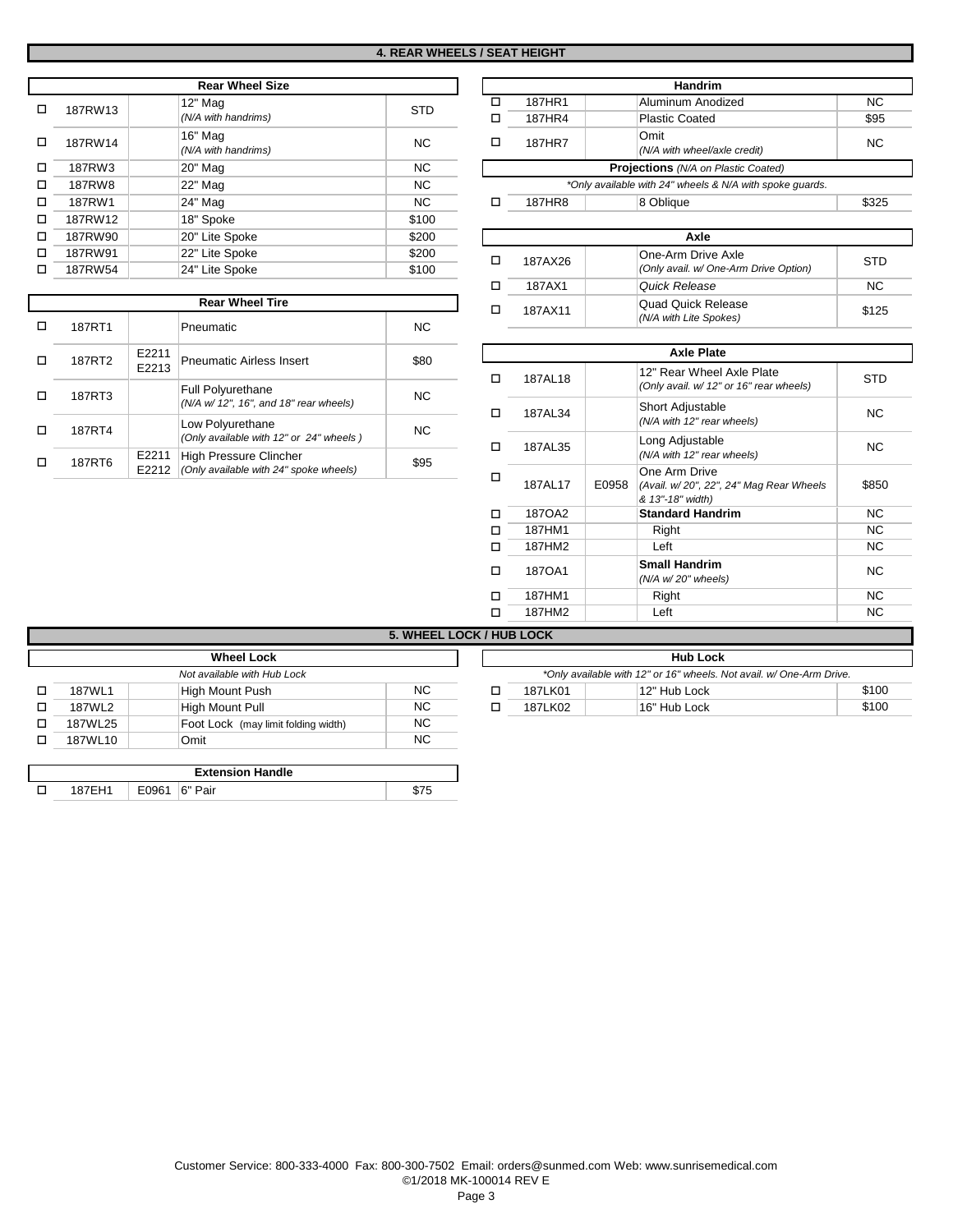|         |       | <b>Hanger Type</b>                                  |                                                                                                                                   |
|---------|-------|-----------------------------------------------------|-----------------------------------------------------------------------------------------------------------------------------------|
| 187H140 |       | 70° Swing In/Out Front Mount                        | <b>NC</b>                                                                                                                         |
| 187H142 |       | 80° Swing In/Out Front Mount                        | NC.                                                                                                                               |
| 187H158 |       | 90° Swing In/Out Front Mount                        | NC.                                                                                                                               |
| 187H9   |       | 70° HD Front Mount Lift-Off                         | <b>NC</b>                                                                                                                         |
| 187H10  |       | 80° HD Front Mount Lift-Off                         | <b>NC</b>                                                                                                                         |
| 187H11  |       | 90° HD Front Mount Lift-Off                         | NC.                                                                                                                               |
| 187H161 | E0990 | 90° Elevating<br>(N/A w/ 10"-11" Wide or Z-Finity)  | \$295                                                                                                                             |
|         |       |                                                     |                                                                                                                                   |
| 187E23  |       | 2" (not mounted)                                    | \$55                                                                                                                              |
| 187E24  |       | 4" (not mounted)                                    | \$55                                                                                                                              |
|         |       | Footplate                                           |                                                                                                                                   |
| 187F9   | K0040 | Kids Angle Adjustable<br>(N/A w/ 17"-18" widths)    | \$185                                                                                                                             |
| 187F8   | K0040 | Adult Angle Adj.<br>(Available with 10"-18" widths) | \$185                                                                                                                             |
| 187F62  | K0040 | Footboard<br>(Available with 10"-16" widths)        | \$185                                                                                                                             |
|         |       |                                                     | Hanger Mounted Footrest (Footplates Mount to Hanger Tubing)<br><b>Extensions</b> (may interfere with some seat heights & casters) |

|   |                   |       | Ext. Tube Mounted Footrests (Footplates Mount to Ext. Tube)                                            |            |
|---|-------------------|-------|--------------------------------------------------------------------------------------------------------|------------|
|   |                   |       | <b>Hanger Type</b>                                                                                     |            |
| п | 187H145           |       | 60° Swing In/Out                                                                                       | <b>NC</b>  |
| п | 187H139           |       | 70° Swing In/Out                                                                                       | <b>STD</b> |
| п | 187H141           |       | 80° Swing In/Out                                                                                       | <b>STD</b> |
| □ | 187H159           | K0053 | Articulating<br>(N/A w/ 10"-13" composite footplates)                                                  | \$350      |
| □ | 187H160           | E0990 | Elevating (N/A w/ composite or platform<br>footplates, or <16" width)                                  | \$295      |
|   |                   |       | <b>Extensions</b>                                                                                      |            |
| п | 187E1             |       | Short (11.5" - 14")                                                                                    | <b>NC</b>  |
| п | 187E2             |       | Med (14" - 17") - (N/A w/ ELR)                                                                         | <b>NC</b>  |
| п | 187E5             |       | Long (17" - 19")                                                                                       | <b>NC</b>  |
| □ | 187E16            |       | <b>High Mount</b>                                                                                      | \$55       |
|   |                   |       | Footplate                                                                                              |            |
| □ | 187F1             |       | Composite<br>(N/A In 10", 11" or 12" width)                                                            | <b>STD</b> |
| п | 187F3             | K0040 | Aluminum Angle Adjustable                                                                              | \$185      |
| □ | 187F4             | K0040 | Kids Angle Adjustable<br>(N/A w/17"-18" width)                                                         | \$185      |
| □ | 187F <sub>5</sub> |       | Aluminum<br>(Only available with elevating leg rests 14"-<br>18")                                      | <b>NC</b>  |
| п | 187F48            | K0040 | Platform Flip-Up<br>(Available on $60^\circ$ , $70^\circ$ , and $80^\circ$ ext.<br>mount hangers only) | \$190      |

| <b>6. FOOTRESTS</b> |   |                                                      |       |                                                                   |       |  |
|---------------------|---|------------------------------------------------------|-------|-------------------------------------------------------------------|-------|--|
|                     |   |                                                      |       | <b>Z-Finity Hangers/Footrest System</b>                           |       |  |
|                     |   |                                                      |       | Some interference may exist in certain configurations.            |       |  |
|                     | п | 187H162                                              |       | Z-Finity Hanger                                                   | STD   |  |
|                     |   |                                                      |       | Z-Finity Footrest Mount (Must Chose see Illustration in appendix) |       |  |
|                     | п | 187DI22                                              |       | Direct Hanger Mt/Fixed Frame - High                               | NC.   |  |
| Ċ                   | П | 187DI23                                              |       | Direct Hanger Mt/Fixed Frame - Low                                | NC.   |  |
| C                   | ◻ | 187DI24                                              |       | <b>Extension Tube Mount</b>                                       | NC.   |  |
| C                   |   |                                                      |       | <b>Z-Finity Footrest Pivot Arm</b>                                |       |  |
| 95                  |   | (Must Choose, use matrix in appendix for leg length) |       |                                                                   |       |  |
|                     | п | 187DI20                                              |       | Short 2"                                                          | NC.   |  |
|                     |   | 187DI21                                              |       | Long 3-1/4"                                                       | NC.   |  |
| 5                   |   |                                                      |       | <b>Z-Finity Footplate</b>                                         |       |  |
| 5                   |   |                                                      |       | Some interference may exist in certain configurations.            |       |  |
| 35                  | п | 187F320                                              | K0040 | Multi Angle Adjustable - Pair<br>(N/A w/8"-9" widths)             | \$185 |  |
| 35                  | п | 187F321                                              | K0040 | Angle Adjustable Platform Footboard                               | \$150 |  |
|                     |   | 187F6                                                |       | Omit Footplate                                                    | NC    |  |
|                     |   |                                                      |       |                                                                   |       |  |

| Z-Finity Extension Tube Length (When Choosing Ext. Tube Mount) |  |        |           |  |
|----------------------------------------------------------------|--|--------|-----------|--|
| 187E62                                                         |  | Hemi   | <b>NC</b> |  |
| 187E1                                                          |  | Short  | NC.       |  |
| 187F2                                                          |  | Medium | <b>NC</b> |  |
| 187F <sub>5</sub>                                              |  | Long   | NC.       |  |









|          | <b>Direct Hanger Mounted</b> |         |      |  |  |  |
|----------|------------------------------|---------|------|--|--|--|
| Footrest | Hanger                       |         |      |  |  |  |
| Adaptor  | <b>Mounting</b>              | Min     | Max  |  |  |  |
|          | Position                     |         |      |  |  |  |
|          | <b>High</b>                  | $-1.3"$ | 30"  |  |  |  |
| Short    | <b>Mount</b>                 |         |      |  |  |  |
|          | Low                          | 2.0"    | 6.3" |  |  |  |
|          | Mount                        |         |      |  |  |  |
|          | <b>High</b>                  | $-2.5"$ | 4.3" |  |  |  |
| Long     | <b>Mount</b>                 |         |      |  |  |  |
|          | I ow                         | 0.8"    | 7.5" |  |  |  |
|          | <b>Mount</b>                 |         |      |  |  |  |

|  | <b>Extension Tube Mounted</b> |                   |      |       |  |  |  |
|--|-------------------------------|-------------------|------|-------|--|--|--|
|  | Footrest                      | <b>Extension</b>  |      |       |  |  |  |
|  | Adaptor                       | Tube              | Min  | Max   |  |  |  |
|  |                               | Length            |      |       |  |  |  |
|  |                               | <b>Hemi Short</b> | 4.3" | 12.0" |  |  |  |
|  | Short                         | Short             | 5.3" | 13.0" |  |  |  |
|  |                               | Medium            | 7.0" | 15.0" |  |  |  |
|  |                               | Long              | 90"  | 17.0" |  |  |  |
|  |                               | Hemi Short        | 30"  | 13.3" |  |  |  |
|  | Long                          | Short             | 4.5" | 14.3" |  |  |  |
|  |                               | Medium            | 6.0" | 16.3" |  |  |  |
|  |                               | Long              | 8.0" | 18.3" |  |  |  |

|   | <b>Footrest Hanger Options</b> |       |                                                                                                                          |           |  |  |
|---|--------------------------------|-------|--------------------------------------------------------------------------------------------------------------------------|-----------|--|--|
|   | 187IG2                         |       | Neoprene Covers (Avail. On 60°/<br>70°/80° ext. mount hangers only and Z-<br>Finity except in highest mounted position). | \$85      |  |  |
| п | 187HL1                         | E0951 | Heel Loops (N/A w/Z-Finity widths<br>below 14")                                                                          | \$30      |  |  |
|   | 187A110                        | E0952 | Toe Loop (Only avail. w/ adult angle<br>adjust. Footplates N/A w/Z-Finity)                                               | \$40      |  |  |
| п | 187HL5                         | K0038 | Leg Strap                                                                                                                | \$35      |  |  |
| п | 187A55                         | K0038 | Extra Leg Strap                                                                                                          | \$35      |  |  |
| п | 187H32                         |       | Omit Hanger                                                                                                              | $-$15$    |  |  |
| п | 187F7                          |       | Omit Footplate & Ext. Tube                                                                                               | $-$15$    |  |  |
| П | 187HL4                         |       | Omit Heel Loop                                                                                                           | <b>NC</b> |  |  |
|   | 187HL6                         |       | Omit Single Leg Strap                                                                                                    | <b>NC</b> |  |  |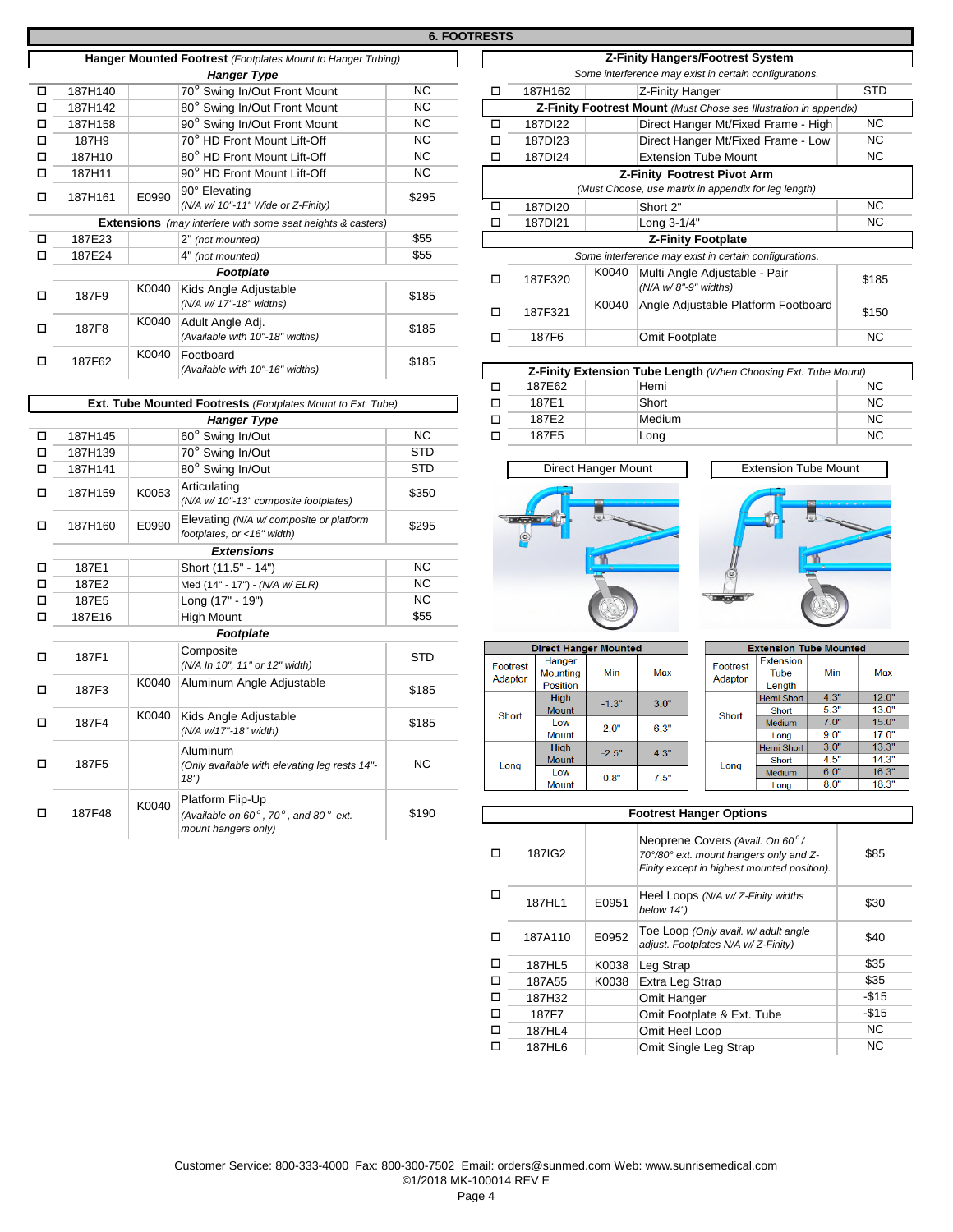|         | <b>Backs</b>                                  |     |
|---------|-----------------------------------------------|-----|
|         | (Solid Back Depth = 2" Less Than Frame Depth) |     |
| 187PU4  | Short Solid Back 12"<br>(Requires solid seat) | NC. |
| 187PU5  | Med. Solid Back 14"                           | NC. |
| 187PU6  | Tall Solid Back 16"                           | NC. |
| 187BT13 | <b>Omit Backrest</b>                          | NC. |

| Backs                     |        |  | <b>JAY Backs (Optional)</b> |                         |                                                                      |            |
|---------------------------|--------|--|-----------------------------|-------------------------|----------------------------------------------------------------------|------------|
| 2" Less Than Frame Depth) |        |  |                             |                         | Ordering JAY backs on-chair, See the JAY Price List. Requires Part # |            |
| lid Back 12"              | NC.    |  |                             | JAY Bundled Backrest    |                                                                      |            |
| solid seat)               |        |  | 187JB02                     | Backrest Name or Part # |                                                                      | Price List |
| lid Back 14"              | NC.    |  |                             | Width (in.):            | Height (in.):                                                        |            |
| $1.7 - 1.40$              | $\sim$ |  |                             |                         |                                                                      |            |

### **Stroller Handle Back Posts - Backrests**

|         | <b>Fixed Height</b>          |       |   |
|---------|------------------------------|-------|---|
| 187BP9  | Low (19" Height)             | NC.   |   |
| 187BP10 | Medium (22" Height)          | NC.   | п |
| 187BP11 | Tall (25" Height)            | NC.   | п |
| 187BP13 | Removable Extension          | \$85  | п |
| 187RG1  | Folding Adjustable Rigidizer | \$175 | □ |



|                                         | <b>Height Adjustable</b> |                                               |           |  |  |  |
|-----------------------------------------|--------------------------|-----------------------------------------------|-----------|--|--|--|
| Rigid Frame w/ Angle Adjust Push Handle |                          |                                               |           |  |  |  |
| п                                       | 187B202                  | Std. (16"-22" Height)                         | NC.       |  |  |  |
|                                         | 187PH8                   | Std. Angle Adj. Push Handle Length            | NC.       |  |  |  |
|                                         | 187PH9                   | Long Angle Adj. Push Handle Length            | NC.       |  |  |  |
| п                                       | 187B203                  | Tall (19"-25" Height)                         | NC.       |  |  |  |
|                                         | 187PH8                   | Std. Angle Adj. Push Handle Length            | NC.       |  |  |  |
| п                                       | 187PH9                   | Long Angle Adj. Push Handle Length            | NC.       |  |  |  |
|                                         |                          | Folding Frame with Push Handle                |           |  |  |  |
|                                         | 187B204                  | Std. (17"-23" Height)                         | <b>NC</b> |  |  |  |
|                                         | 187BP47                  | Swing Away Handle<br>(N/A with dual triggers) | \$55      |  |  |  |
|                                         | 187B205                  | Tall (20"-26" Height)                         | NC.       |  |  |  |
|                                         | 187BP47                  | Swing Away Handle<br>(N/A with dual triggers) | \$55      |  |  |  |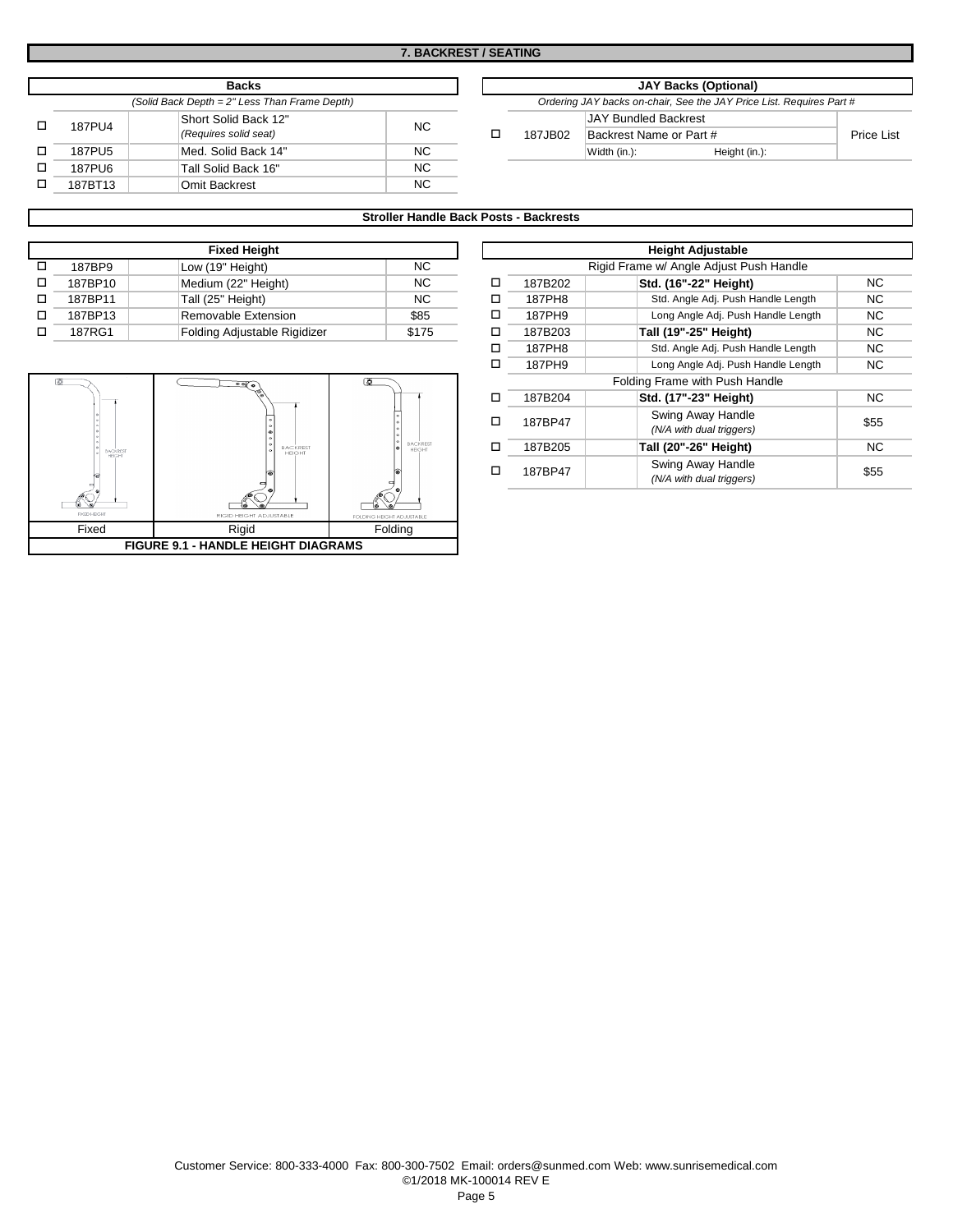|   |         |       |                                        | 8. ARMRESTS / SIDEGUARDS |   |                   |
|---|---------|-------|----------------------------------------|--------------------------|---|-------------------|
|   |         |       | Armrest and Armpad - Height Adjustable |                          |   |                   |
| □ | 187AA12 | E0973 | T-Post Regular w/ Foam                 | \$265                    | □ | <b>187AF</b>      |
| □ | 187AA13 | E0973 | T-Post Tall w/ Foam                    | \$265                    |   | <b>187AF</b>      |
| П | 187AA3  |       | Flip-Up                                | <b>NC</b>                |   |                   |
| □ | 187AA1  | E0973 | <b>Adjustable Locking Flip-Up</b>      | \$255                    |   |                   |
| П | 187AA7  | E0973 | Length Adjust. Locking Flip-Up         | \$265                    |   |                   |
| □ | 187AM23 |       | Desk Length - 10"                      | <b>NC</b>                | П | 187S <sub>C</sub> |
| □ | 187AM24 |       | Full Length 14"                        | <b>NC</b>                | п | 187SQ             |
| □ | 187AM9  |       | Foam Short (N/A w/ T-Post)             | NC.                      |   |                   |
| П | 187AM10 |       | Foam Long (N/A w/ T-Post)              | <b>NC</b>                |   |                   |

o<br>O<br>O

o o

o o

| Armrest - Height Adjustable |         |       |                              |           |  |  |
|-----------------------------|---------|-------|------------------------------|-----------|--|--|
| п                           | 187AA11 | E0973 | Single-Post Height Adj. Std. | \$285     |  |  |
|                             | 187AM23 |       | Desk Classic                 | NC.       |  |  |
|                             | 187AM21 |       | Desk Contour                 | NC.       |  |  |
|                             | 187AM24 |       | Full Classic                 | NC.       |  |  |
| П                           | 187AM22 |       | <b>Full Contour</b>          | <b>NC</b> |  |  |
|                             | 187AA29 | E0973 | Single-Post Height Adj. Low  | \$285     |  |  |
|                             | 187AM23 |       | Desk Classic                 | NC.       |  |  |
| п                           | 187AM21 |       | Desk Contour                 | NC.       |  |  |
|                             | 187AM24 |       | Full Classic                 | NC.       |  |  |
|                             | 187AM22 |       | <b>Full Contour</b>          | <b>NC</b> |  |  |

| / SIDEGUARDS |         |                                                |     |  |  |  |  |  |
|--------------|---------|------------------------------------------------|-----|--|--|--|--|--|
|              |         | Armrest Receiver for Height Adjustable Armrest |     |  |  |  |  |  |
|              | 187AR17 | Low (N/A w/20", 22" & 24" wheels)              | NC. |  |  |  |  |  |
| п            | 187AR18 | Standard                                       | NC. |  |  |  |  |  |
|              |         |                                                |     |  |  |  |  |  |

| <b>Side Guard</b>                                        |  |                   |       |  |  |  |  |  |
|----------------------------------------------------------|--|-------------------|-------|--|--|--|--|--|
| (N/A with height adjustable armrests or T-Post armrests) |  |                   |       |  |  |  |  |  |
| 187SG33                                                  |  | K0108 Plastic Std | \$140 |  |  |  |  |  |
| 187SG29                                                  |  | K0108 Plastic Low | \$140 |  |  |  |  |  |

|                 |                                    |            | <b>CLASSIC PAD</b> |                    |             |                               |
|-----------------|------------------------------------|------------|--------------------|--------------------|-------------|-------------------------------|
| Armrest<br>Size | <b>Transfer Tube</b><br>Length (D) | Receiver   |                    | Pad Length (L)     |             |                               |
|                 |                                    |            | Height Range (H)   | Desk               | Full        | $\circ$ $\circ$               |
| STD             | 8"                                 | <b>STD</b> | 10-3/4" to 15-3/4" |                    |             | Б                             |
|                 |                                    | LOW        | 8-3/4" to 13-3/4"  | $10 - 1/4"$        | 14"         | H                             |
| LOW             | $5 - 1/4"$                         | <b>STD</b> | 9" to 13"          |                    |             |                               |
|                 |                                    | LOW        | 7-1/4" to 11-1/4"  |                    |             |                               |
|                 |                                    |            |                    | <b>CONTOUR PAD</b> |             |                               |
| Armrest         | <b>Transfer Tube</b><br>Length (D) | Receiver   | Height Range (H)   | Pad Length (L)     |             | $\rightarrow$ D $\rightarrow$ |
| Size            |                                    |            |                    |                    |             |                               |
|                 |                                    |            |                    | Desk               | Full        |                               |
|                 |                                    | <b>STD</b> | 10" to 15"         |                    |             |                               |
| <b>STD</b>      | 8"                                 | LOW        | 8-1/4" to 12-1/2"  |                    |             |                               |
| LOW             | $5 - 1/4"$                         | <b>STD</b> | 8-1/2" to 12-1/2"  | $10 - 1/2"$        | $14 - 1/4"$ |                               |